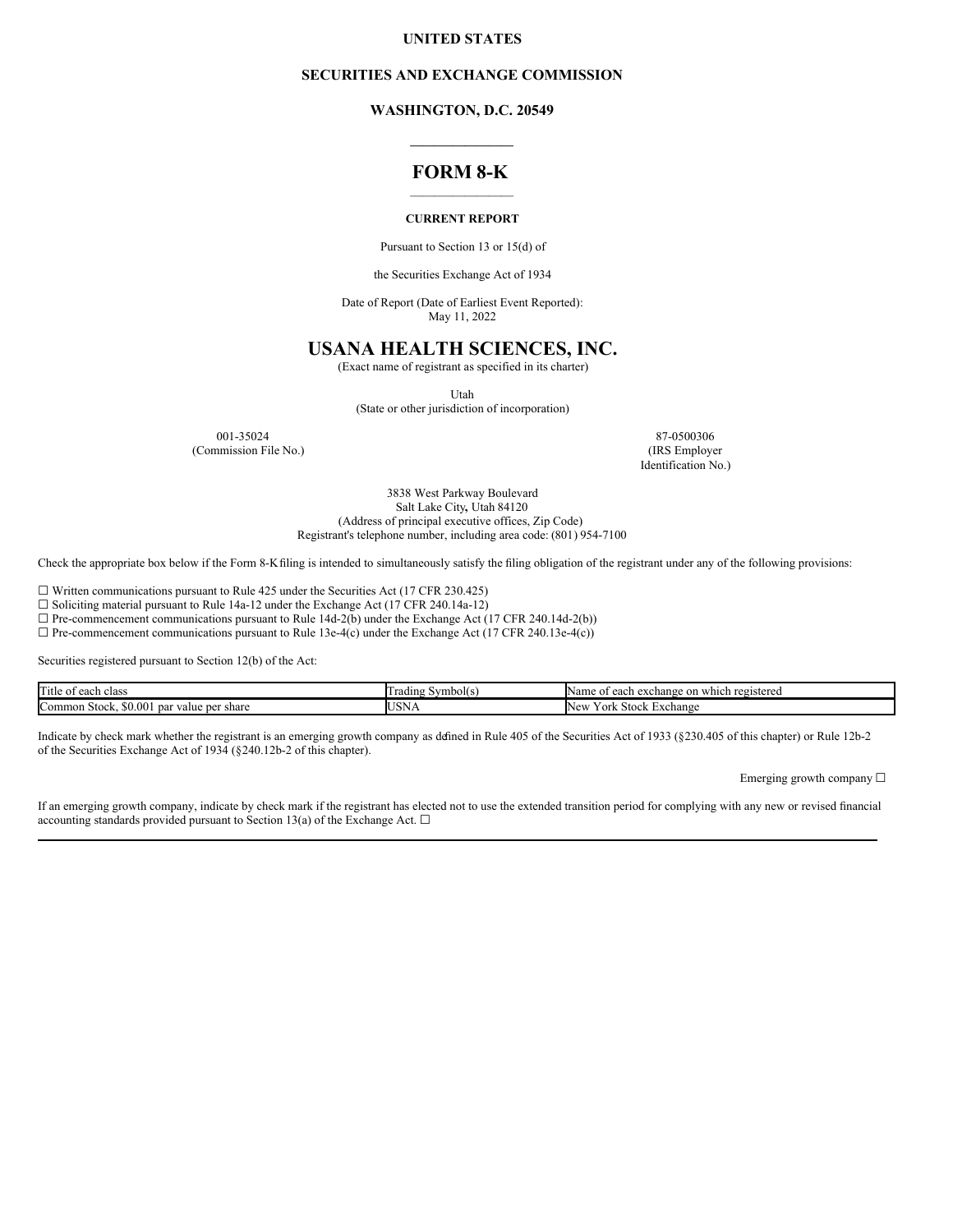## **Item 5.07 Submission of Matters to a Vote of Security Holders.**

The Company held its Annual Meeting of Shareholders on May 9, 2022. A total of 17,371,833 shares (approximately 91%) of the issued and outstanding shares of USANA common stock were represented by proxy or in person at the meeting. The following matters were submitted and voted upon at the Annual Meeting:

1. USANA shareholders voted to elect seven individuals to the Board of Directors for the succeeding year as set forth below:

| Name                   | Number of<br><b>Shares For</b> | Number of<br><b>Shares</b><br>Withheld | Number of<br><b>Shares</b><br>Abstaining | <b>Broker Non-</b><br><b>Votes</b> |
|------------------------|--------------------------------|----------------------------------------|------------------------------------------|------------------------------------|
| Kevin G. Guest         | 16.083.445                     | 372,982                                | $\overline{\phantom{a}}$                 | 915,406                            |
| Xia Ding               | 16,423,086                     | 33,341                                 |                                          | 915,406                            |
| John T. Fleming        | 16,253,450                     | 202.977                                |                                          | 915,406                            |
| Gilbert A. Fuller      | 16.093.247                     | 363.180                                | $\overline{\phantom{a}}$                 | 915,406                            |
| Peggie J. Pelosi       | 16.237.746                     | 218.681                                | -                                        | 915,406                            |
| Frederic Winssinger    | 16,168,204                     | 288,223                                |                                          | 915,406                            |
| Timothy E. Wood, Ph.D. | 16.256.811                     | 199.616                                |                                          | 915,406                            |

2. USANA shareholders voted to ratify the Board's selection of KPMG LLP as our independent registered public accounting firm for fiscal year 2022 as set forth below:

| Number of<br><b>Shares For</b> | Number of<br><b>Shares</b><br>Against | Number of<br><b>Shares</b><br>Abstaining | <b>Broker Non-</b><br>Votes |
|--------------------------------|---------------------------------------|------------------------------------------|-----------------------------|
| 17.335.468                     | 31.969                                | 4.396                                    | $\overline{\phantom{0}}$    |

3. USANA shareholders voted to approve, on an advisory basis, executive compensation as set forth below:

| Number of<br><b>Shares For</b> | Number of<br><b>Shares</b><br>Against | Number of<br><b>Shares</b><br>Abstaining | <b>Broker Non-</b><br>Votes |
|--------------------------------|---------------------------------------|------------------------------------------|-----------------------------|
| 15,716,955                     | 728.187                               | 11.285                                   | 915,406                     |

#### 2